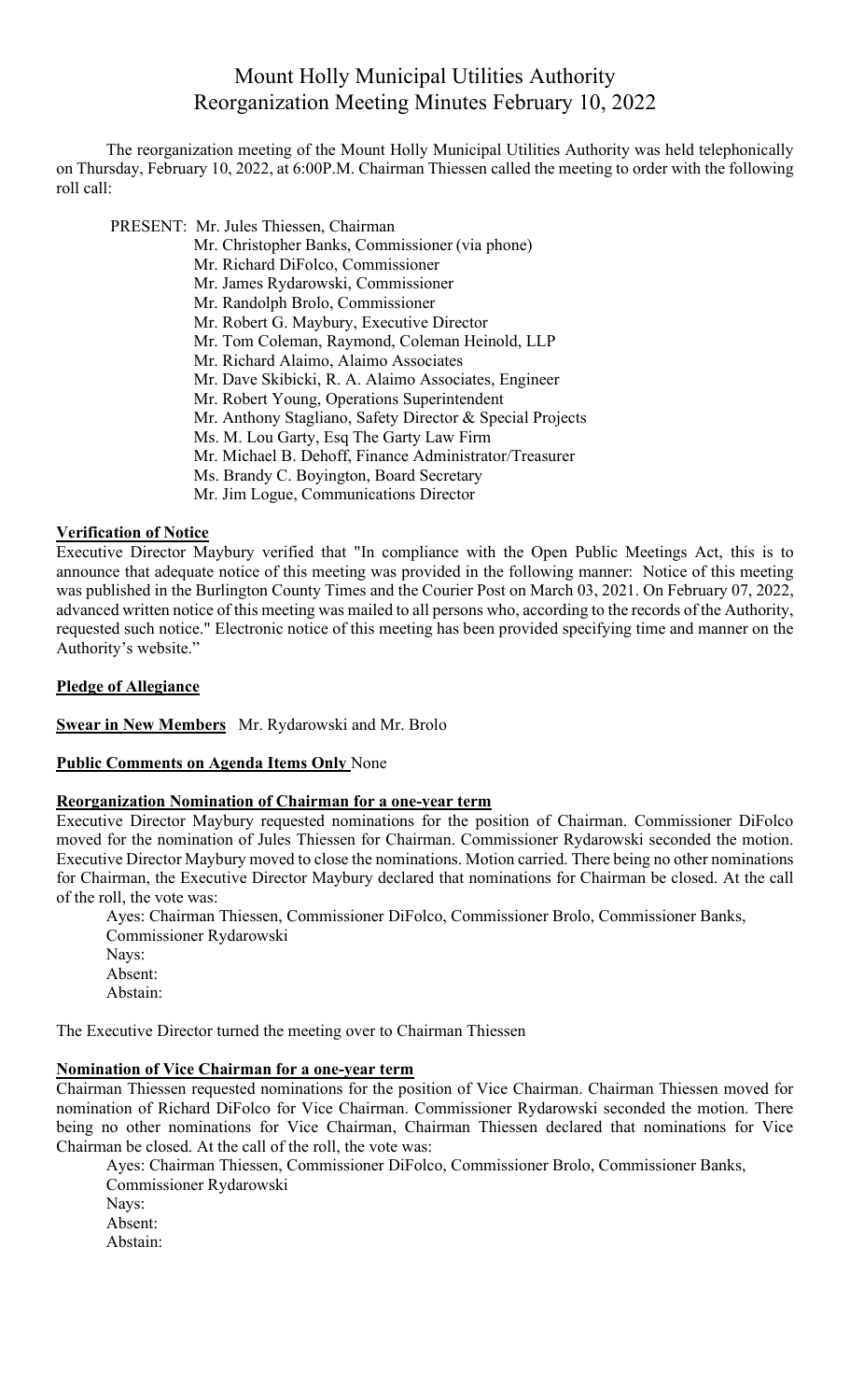#### **Nomination of Treasurer**

Chairman Thiessen requested nominations for the position of Treasurer. Chairman Thiessen nominated Michael Dehoff for the position of Treasurer. Commissioner DiFolco seconded the motion. There being no further nominations for Treasurer, Chairman Thiessen declared the nominations for Treasurer closed. Motion carried. At the call of the roll the vote was:

Ayes: Chairman Thiessen, Commissioner DiFolco, Commissioner Brolo, Commissioner Banks, Commissioner Rydarowski Nays: Absent: Abstain:

#### **Nomination of Secretary**

Chairman Thiessen requested nominations for the position of Secretary. Chairman Thiessen nominated Brandy C. Boyington for the position of Secretary. Commissioner Rydarowski seconded the motion. There being no further nominations for Secretary, Chairman Thiessen declared the nominations for secretary closed. Motion carried. At the call of the roll the vote was:

Ayes: Chairman Thiessen, Commissioner DiFolco, Commissioner Brolo, Commissioner Banks, Commissioner Rydarowski Nays:

Absent:

Abstain:

Commissioner Banks exited meeting.

Resolution 2022-09 A resolution authorizing a professional services contract for Bond Counsel for Mt. Holly Municipal Utilities Authority for a 1-year term to be awarded to Parker McCay (Contract #2022-05). Commissioner DiFolco moved for the approval of resolution 2022-09. Commissioner Rydarowski seconded the motion. At the call of the roll the vote was:

Ayes: Chairman Thiessen, Commissioner DiFolco, Commissioner Brolo, Commissioner Rydarowski Nays:

Absent: Commissioner Banks Abstain:

Resolution 2022-10 A resolution authorizing an extraordinary unspecifiable service contract for Computer Systems Consultant for the Mt. Holly Municipal Utilities Authority for a 1-year term to be awarded to Hawkins Technologies, LLC (Contract#2022-06) Commissioner DiFolco moved for the approval of resolution 2022-10. Chairman Thiessen seconded the motion. At the call of the roll the vote was:

Ayes: Chairman Thiessen, Commissioner DiFolco, Commissioner Brolo, Commissioner Rydarowski Nays:

Absent: Commissioner Banks Abstain:

Resolution 2022-11 A resolution authorizing a professional services contract for Consulting Engineer for the Mt. Holly Municipal Utilities Authority for a 1-year term to be awarded to Alaimo Group (Contract  $#2022-07$ ). Commissioner DiFolco moved for the approval of resolution 2022-11. Commissioner Brolo seconded the motion. At the call of the roll the vote was:

Ayes: Chairman Thiessen, Commissioner DiFolco, Commissioner Brolo, Commissioner Rydarowski Navs:

Absent: Commissioner Banks Abstain:

Resolution 2022-12 A resolution authorizing a professional services contract for Environmental Consulting Engineer for the Mt. Holly Municipal Utilities Authority for a 1-year term to be awarded to Environmental Resolutions Inc. (Contract #2022-08). Commissioner DiFolco moved for the approval of resolution 2022-12. Commissioner Rydarowski seconded the motion. At the call of the roll the vote was:

Ayes: Chairman Thiessen, Commissioner DiFolco, Commissioner Brolo, Commissioner Rydarowski Nays:

Absent: Commissioner Banks Abstain:

Resolution 2022-13 A resolution authorizing a professional services contract for Special Counsel for the Mt. Holly Municipal Utilities Authority for a 1-year term to be awarded to The Garty Law Firm (Contract # 2022-09). Commissioner DiFolco moved for the approval of resolution 2022-13. Commissioner Rydarowski seconded the motion. At the call of the roll the vote was:

Ayes: Chairman Thiessen, Commissioner DiFolco, Commissioner Brolo, Commissioner Rydarowski Nays:

Absent: Commissioner Banks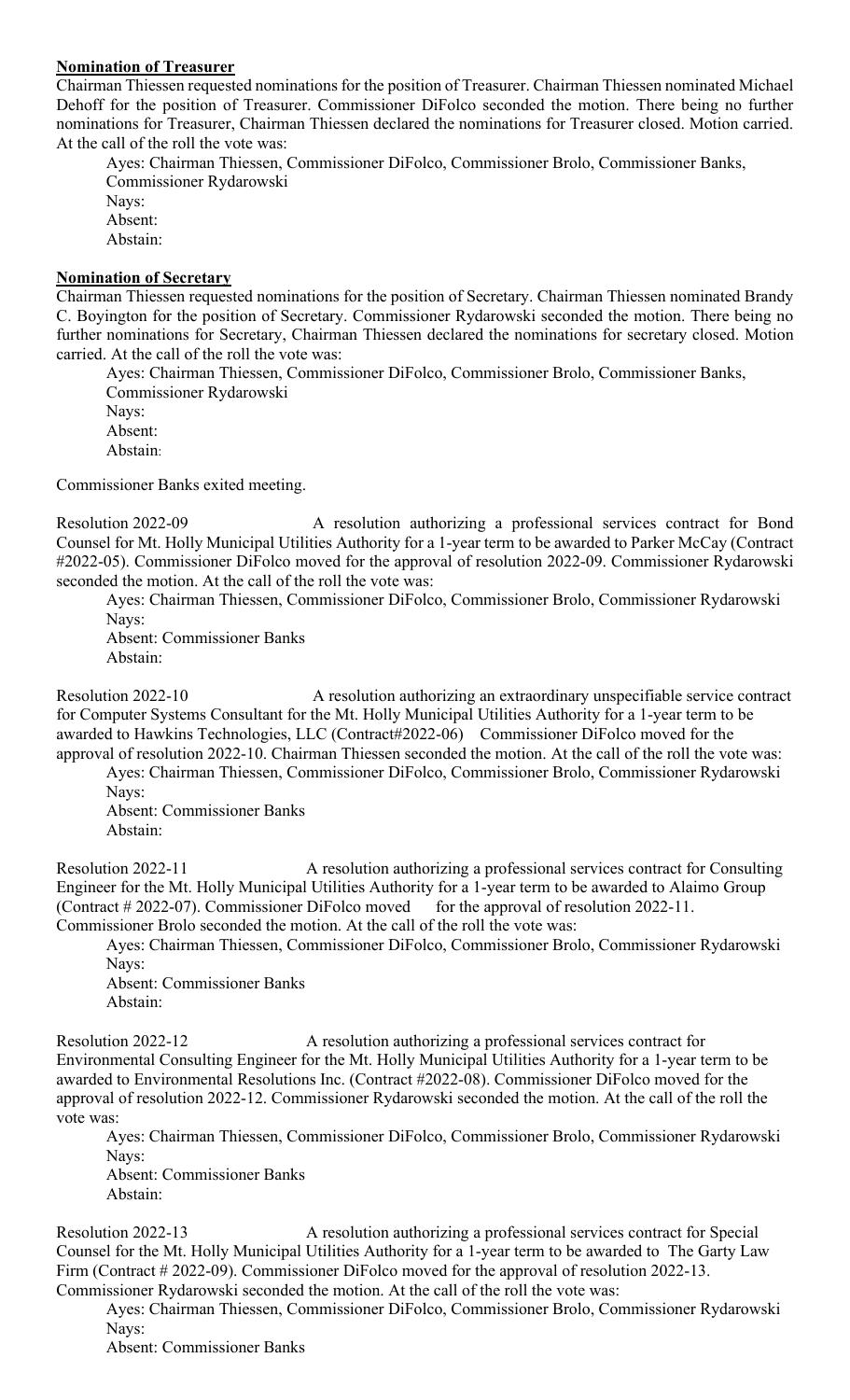Resolution 2022-14 A resolution authorizing a professional services contract for Risk Management Consultant for Mt. Holly Municipal Utilities Authority for a 1-year term to be awarded to Insurance Agency Management, Inc. (Contract #2022-10). Commissioner DiFolco moved for the approval of resolution 2022-14. Commissioner Rydarowski seconded the motion. At the call of the roll the vote was:

Ayes: Chairman Thiessen, Commissioner DiFolco, Commissioner Brolo, Commissioner Rydarowski Nays:

Absent: Commissioner Banks Abstain:

Resolution 2022-15 A resolution authorizing a professional services contract for Solicitor for Mt. Holly Municipal Utilities Authority for a 1-year term to be awarded to Raymond, Coleman, Heinold LLP (Contract # 2022-11). Commissioner DiFolco moved for the approval of resolution 2022-15. Commissioner Brolo seconded the motion. At the call of the roll the vote was:

Ayes: Chairman Thiessen, Commissioner DiFolco, Commissioner Brolo, Commissioner Rydarowski Nays:

Absent: Commissioner Banks Abstain:

Resolution 2022-16 A resolution authorizing a professional services contract for Labor Counsel for the Mt. Holly Municipal Utilities Authority for a 1-year term to be awarded to The Garty Law Firm. (Contract # 2022-12). Commissioner DiFolco moved for the approval of resolution 2022-16. Commissioner Brolo seconded the motion. At the call of the roll the vote was:

Ayes: Chairman Thiessen, Commissioner DiFolco, Commissioner Brolo, Commissioner Rydarowski Nays:

Absent: Commissioner Banks Abstain:

Resolution 2022-17 A resolution authorizing service contract for Special Engineer for Mt. Holly Municipal Utilities Authority for a 1-year term to be awarded to Environmental Resolutions Inc. (Contract #2022-13.) Commissioner DiFolco moved for the approval of resolution 2022-17. Commissioner Rydarowski seconded the motion. At the call of the roll the vote was:

Ayes: Chairman Thiessen, Commissioner DiFolco, Commissioner Brolo, Commissioner Rydarowski Nays:

Absent: Commissioner Banks Abstain:

Resolution 2022-18 A resolution authorizing service contract for Architect for Mt. Holly Municipal Utilities Authority for a 1-year term to be awarded to Regan Young England Butera Architects (Contract#2022-14). Commissioner DiFolco moved for the approval of resolution 2022-18. Commissioner Brolo seconded the motion. At the call of the roll the vote was:

Ayes: Chairman Thiessen, Commissioner DiFolco, Commissioner Brolo, Commissioner Rydarowski Nays:

Absent: Commissioner Banks Abstain:

Resolution 2022-19 A resolution designating Courier Post and the Burlington County Times as the official newspapers of the Mt. Holly Municipal Utilities Authority. Chairman Thiessen moved for the approval of resolution 2022-19. Commissioner DiFolco seconded the motion. At the call of the roll the vote was:

Ayes: Chairman Thiessen, Commissioner DiFolco, Commissioner Brolo, Commissioner Rydarowski Navs:

Absent: Commissioner Banks Abstain:

Resolution 2022-20 A resolution designating banking institution for the Mt. Holly Municipal Utilities Authority. Commissioner DiFolco moved for the approval of resolution 2022-20. Commissioner Rydarowski seconded the motion. At the call of the roll the vote was:

Ayes: Chairman Thiessen, Commissioner DiFolco, Commissioner Brolo, Commissioner Rydarowski Nays:

Absent: Commissioner Banks Abstain:

Resolution 2022-21 A resolution designating the Public Agency Compliance Officer (PACO) for the Mt. Holly Municipal Utilities Authority for the current calendar year. Chairman Thiessen moved for the approval of resolution 2022-21. Commissioner DiFolco seconded the motion. At the call of the roll the vote was:

Ayes: Chairman Thiessen, Commissioner DiFolco, Commissioner Brolo, Commissioner Rydarowski Nays: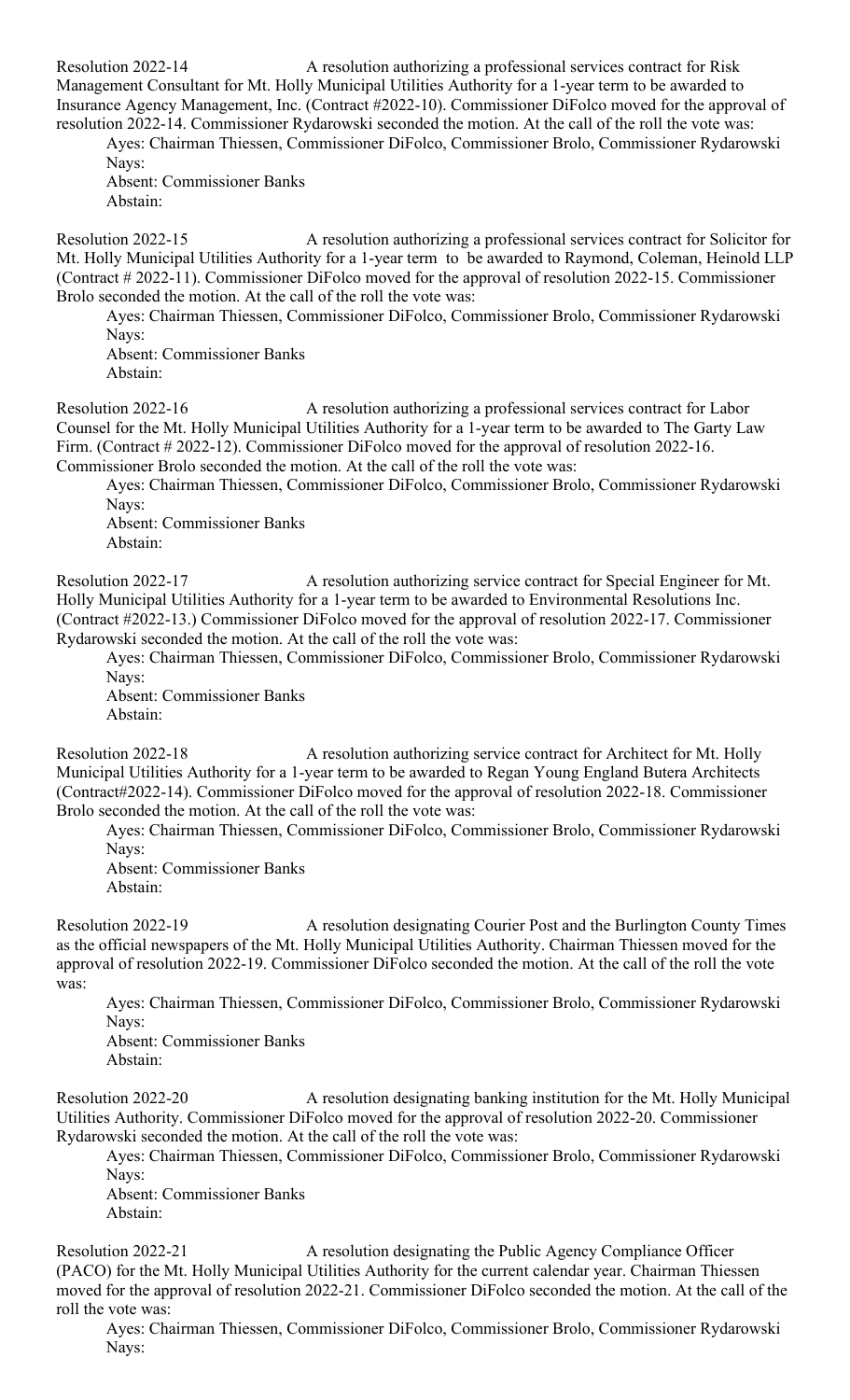Absent: Commissioner Banks Abstain:

Resolution 2022-22 A resolution of the Mt. Holly Municipal Utilities Authority authorizing meetings for the year 2022 through the 2023 reorganization meeting. Commissioner DiFolco moved for the approval of resolution 2022-22. Commissioner Rydarowski seconded the motion. At the call of the roll the vote was:

Ayes: Chairman Thiessen, Commissioner DiFolco, Commissioner Brolo, Commissioner Rydarowski Nays: Absent: Commissioner Banks

Abstain:

Resolution 2022-23 A resolution adopting the Mt. Holly Municipal Utilities Authority's antidiscrimination policy. Commissioner DiFolco moved for the approval of resolution 2022-23. Commissioner Rydarowski seconded the motion. At the call of the roll the vote was:

Ayes: Chairman Thiessen, Commissioner DiFolco, Commissioner Brolo, Commissioner Rydarowski Nays:

Absent: Commissioner Banks Abstain:

Resolution 2022-24 A resolution authorizing actions to be performed on behalf of the Mt. Holly Municipal Utilities Authority. Commissioner DiFolco moved for the approval of resolution 2022-24. Commissioner Rydarowski seconded the motion. At the call of the roll the vote was:

Ayes: Chairman Thiessen, Commissioner DiFolco, Commissioner Brolo, Commissioner Rydarowski Navs:

Absent: Commissioner Banks Abstain:

Resolution 2022-25 A resolution appointing Insurance Fund Commissioner. Chairman Thiessen moved for the approval of resolution 2022-25. Commissioner DiFolco seconded the motion. At the call of the roll the vote was:

Ayes: Chairman Thiessen, Commissioner DiFolco, Commissioner Brolo, Commissioner Rydarowski Nays:

Absent: Commissioner Banks Abstain:

Resolution 2022-26 A resolution of the Mt. Holly Municipal Utilities Authority approving the cash management plan of the Mount Holly Municipal Utilities Authority for fiscal year 2022. Commissioner DiFolco moved for the approval of resolution 2022-26. Chairman Thiessen seconded the motion. At the call of the roll the vote was:

Ayes: Chairman Thiessen, Commissioner DiFolco, Commissioner Brolo, Commissioner Rydarowski Nays:

Absent: Commissioner Banks Abstain:

**Approval of Minutes** Regular Meeting Minutes January 13, 2022

Commissioner DiFolco moved for the approval of minutes. Chairman Thiessen seconded the motion. At the call of the roll the vote was:

Ayes: Chairman Thiessen, Commissioner DiFolco,

Nays:

Absent: Commissioner Banks

Abstain: Commissioner Brolo, Commissioner Rydarowski

# **New Business**

Resolution 2022-27 A resolution of the Mt. Holly Municipal Utilities Authority

rejecting bids for HVAC replacement for the MCC room at Maple Ave. Commissioner DiFolco moved for the approval of resolution 2022-27. Chairman Thiessen seconded the motion. At the call of the roll the vote was:

Ayes: Chairman Thiessen, Commissioner DiFolco,

Nays:

Absent: Commissioner Banks

Abstain: Commissioner Brolo, Commissioner Rydarowski

Resolution 2022-27A A resolution of the Mt. Holly Municipal Utilities Authority authorizing a second advertisement of contract 2022-01. Chairman Thiessen moved for the approval of resolution 2022-27 A. Commissioner DiFolco seconded the motion. At the call of the roll the vote was:

Ayes: Chairman Thiessen, Commissioner DiFolco,

Nays:

Absent: Commissioner Banks

Abstain: Commissioner Brolo, Commissioner Rydarowski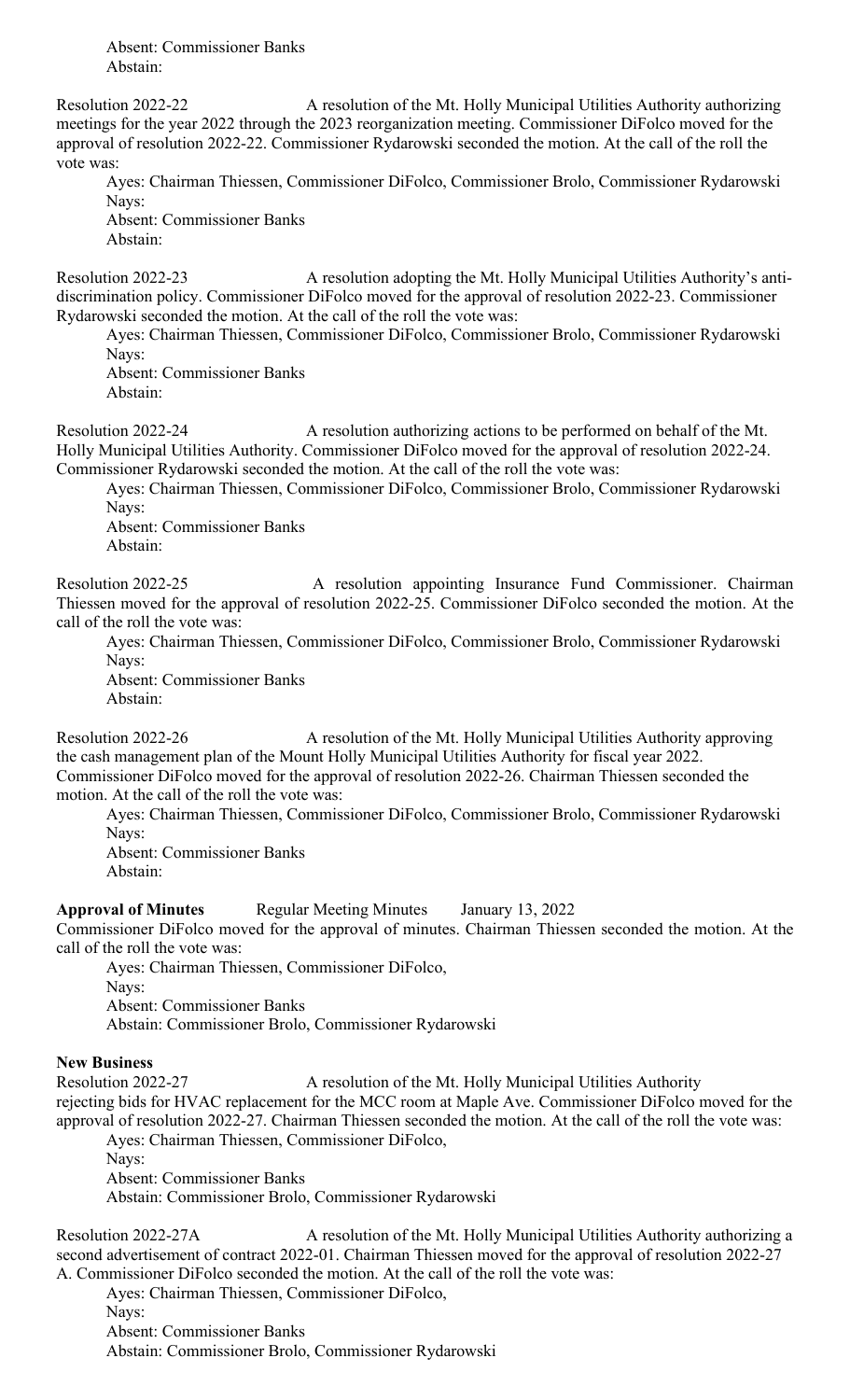Resolution 2022-28 A resolution of the Mt. Holly Municipal Utilities Authority awarding Maple Avenue headworks discharge conveyance screw replacement. Commissioner DiFolco moved for the approval of resolution 2022-28. Commissioner Rydarowski seconded the motion. At the call of the roll the vote was:

Ayes: Chairman Thiessen, Commissioner DiFolco, Commissioner Brolo, Commissioner Rydarowki Nays:

Absent: Commissioner Banks Abstain:

Resolution 2022-29 A resolution of the Mt. Holly Municipal Utilities Authority authorizing funding from the renewable & replacement fund for Engineering Services to upgrade pump station #214. Commissioner DiFolco moved for the approval of resolution 2022-29. Commissioner Brolo seconded the motion. At the call of the roll the vote was:

Ayes: Chairman Thiessen, Commissioner DiFolco, Commissioner Brolo, Commissioner Rydarowski Nays:

Absent: Commissioner Banks Abstain:

Resolution 2022-30 A resolution of the Mt. Holly Municipal Utilities Authority awarding Emergency Repair or replacement of underground sewer mains and utility access hole structures. Commissioner DiFolco moved for the approval of resolution 2022-30. Commissioner Brolo seconded the motion. At the call of the roll the vote was:

Ayes: Chairman Thiessen, Commissioner DiFolco, Commissioner Brolo, Commissioner Rydarowski Nays:

Absent: Commissioner Banks Abstain:

Resolution 2022-31 A resolution of the Mt. Holly Municipal Utilities Authority

releasing performance bond. Commissioner DiFolco moved for the approval of resolution 2022-31.

Commissioner Brolo seconded the motion. At the call of the roll the vote was:

Ayes: Chairman Thiessen, Commissioner DiFolco, Commissioner Brolo, Commissioner Rydarowski Nays:

Absent: Commissioner Banks Abstain:

Resolution 2022-32 A resolution of the Mt. Holly Municipal Utilities Authority rejecting bids for contract 2022-04. Commissioner DiFolco moved for the approval of resolution 2022-32. Commissioner Rydarowski seconded the motion. At the call of the roll the vote was:

Ayes: Chairman Thiessen, Commissioner DiFolco, Commissioner Brolo, Commissioner Rydarowski Nays:

Absent: Commissioner Banks Abstain:

# **Consent Agenda**:

"All items listed with an asterisk (\*) are considered routine by the Authority and will be enacted by one motion. Should a Commissioner wish to discuss a consent agenda item separately, that item can be removed from the consent agenda and considered in its normal sequence."

| *Resolution 2021-05 | A resolution approving the operating expenses for the month of January                                     |
|---------------------|------------------------------------------------------------------------------------------------------------|
| *Resolution 2021-06 | A resolution approving the sewer refunds for the month of January                                          |
| *Resolution 2021-07 | A resolution approving the expenditures for the month of January from<br>the escrow fund.                  |
| *Resolution 2021-08 | A resolution approving the expenditures for the month of January from<br>the improvement replacement fund. |

Commissioner DiFolco moved for the approval of consent agenda. Commissioner Rydarowski seconded the motion. At the call of the roll the vote was:

Ayes: Chairman Thiessen, Commissioner DiFolco, Commissioner Brolo, Commissioner Rydarowski Navs: Absent: Commissioner Banks Abstain:

**Communications** None

**To be presented by the public** None

**Report of the Executive Director** The Report of the Executive Director was received.